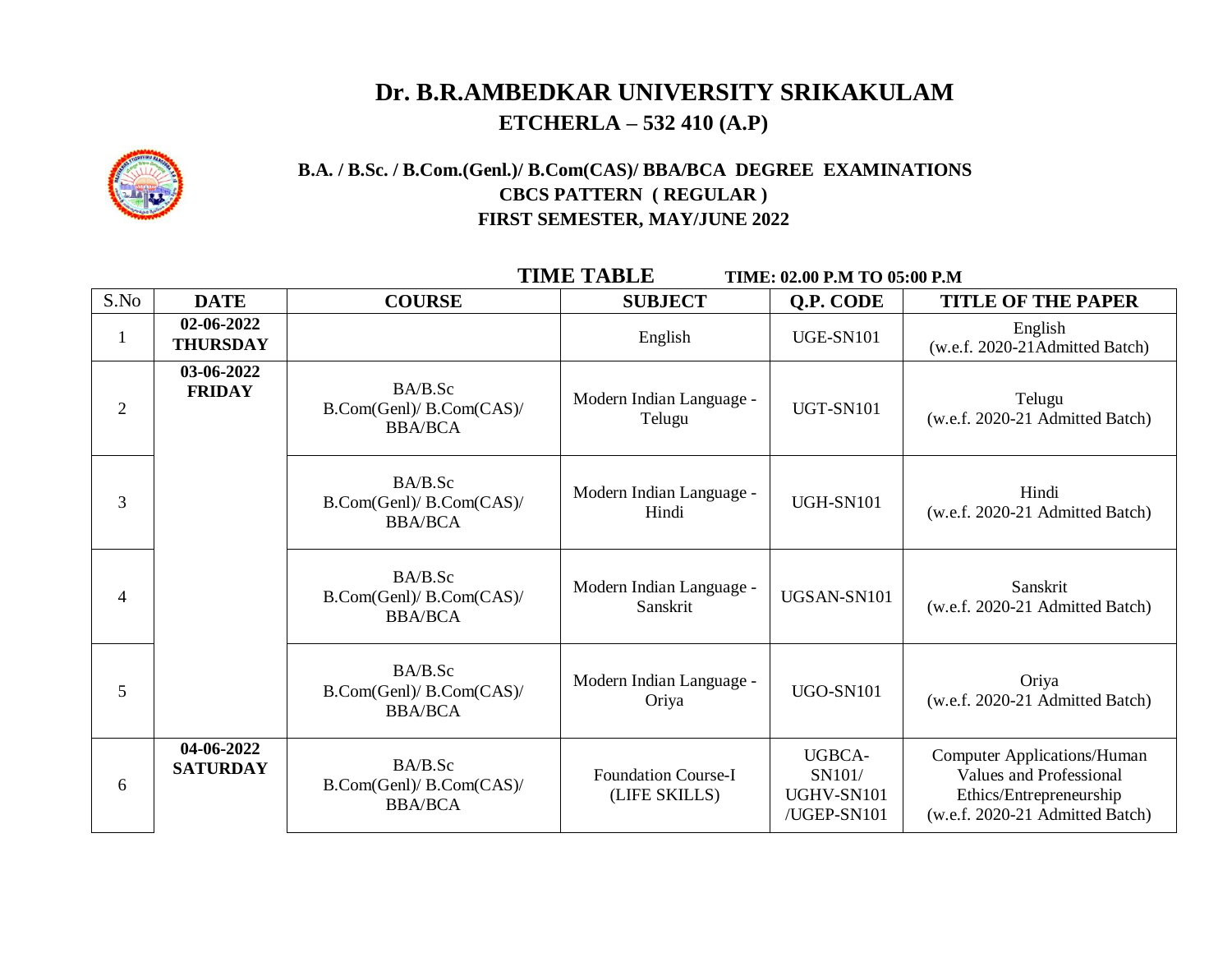| $\tau$ | 06-06-2022<br><b>MONDAY</b>    | BA/B.ScB.Com(Genl)/<br><b>B.Com(CAS)/ BBA/BCA</b> | <b>Foundation Course -II</b><br>(Skill Development) | UGTG-<br>SN101/UGPR-<br>SN101/UGOS-<br>SN101/UGIP-<br>SN101/UGEA-<br>SN101/UGPN-<br><b>SN101</b> | Tourism Guidance/Public<br><b>Realations/Office Secratery</b><br>Ship/Insurance Promotion /Electrical<br>Appliances/Plant Nursery (w.e.f.<br>2020-21 Admitted Batch) |
|--------|--------------------------------|---------------------------------------------------|-----------------------------------------------------|--------------------------------------------------------------------------------------------------|----------------------------------------------------------------------------------------------------------------------------------------------------------------------|
| 8      | 07-06-2022<br><b>TUESDAY</b>   | B.Sc                                              | <b>Botany</b>                                       | BSBOT-SN101                                                                                      | Fundamentals of Microbes and Non<br>vascular Plants<br>(W.e.f.2020-21Admitted Batch)                                                                                 |
| 9      |                                | B.Sc                                              | Mathematics                                         | BSMAT-SN101                                                                                      | <b>Differential Equations</b><br>(w.e.f. 2020-21 Admitted Batch)                                                                                                     |
| 10     |                                | <b>BCA</b>                                        | <b>Computer Fundamentals</b><br>and Office tools    | <b>BCACFOT-</b><br><b>SN101</b>                                                                  | <b>Computer Fundamentals and Office</b><br>tools<br>(w.e.f. 2020-21 Admitted Batch)                                                                                  |
| 11     |                                | B.A                                               | History                                             | <b>BAIHC-SN101</b>                                                                               | Ancient Indian History & Culture<br>(From Indus valley civil to 13 th<br>century A.D)<br>(w.e.f. 2020-21 Admitted Batch)                                             |
| 12     |                                | B.Com (Genl)/<br>B.Com (CAS)                      |                                                     | <b>BCGFA/BCCF</b><br>A-SN101                                                                     | Fundamentals of Accounting<br>(COMMON PAPER)<br>(w.e.f. 2020-21 Admitted Batch)                                                                                      |
| 14     |                                | <b>BBA</b>                                        |                                                     | BBAPM-SN101                                                                                      | Principals of Management<br>(w.e.f 2020-21 Admitted Batch)                                                                                                           |
| 15     | 08-06-2022<br><b>WEDNESDAY</b> | B.Sc                                              | <b>Computer Science</b>                             | BSCS-SN101                                                                                       | Problem Solving in C<br>(w.e.f. 2020-21 Admitted Batch)                                                                                                              |
| 16     |                                | B.Sc                                              | Bio-Chemistry                                       | <b>BSBIOCH-</b><br>SN101                                                                         | <b>Biomolecules</b><br>(w.e.f. 2020-21Admitted Batch)                                                                                                                |
| 17     |                                | <b>BCA</b>                                        | Programming in C                                    | BCAPC-SN101                                                                                      | Programming in C<br>(w.e.f. 2020-21 Admitted Batch)                                                                                                                  |
| 18     |                                | B.A                                               | Philosophy                                          | BAPHI-SN101                                                                                      | Indian Philosophy - I<br>(w.e.f. 2020-21 Admitted Batch)                                                                                                             |
| 19     |                                | B.A                                               | Social Work                                         | BASW-SN101                                                                                       | Social work profession, Philosophy<br>and Basic Social Science Concepts -<br>(w.e.f. 2020-21 Admitted<br>1<br>Batch)                                                 |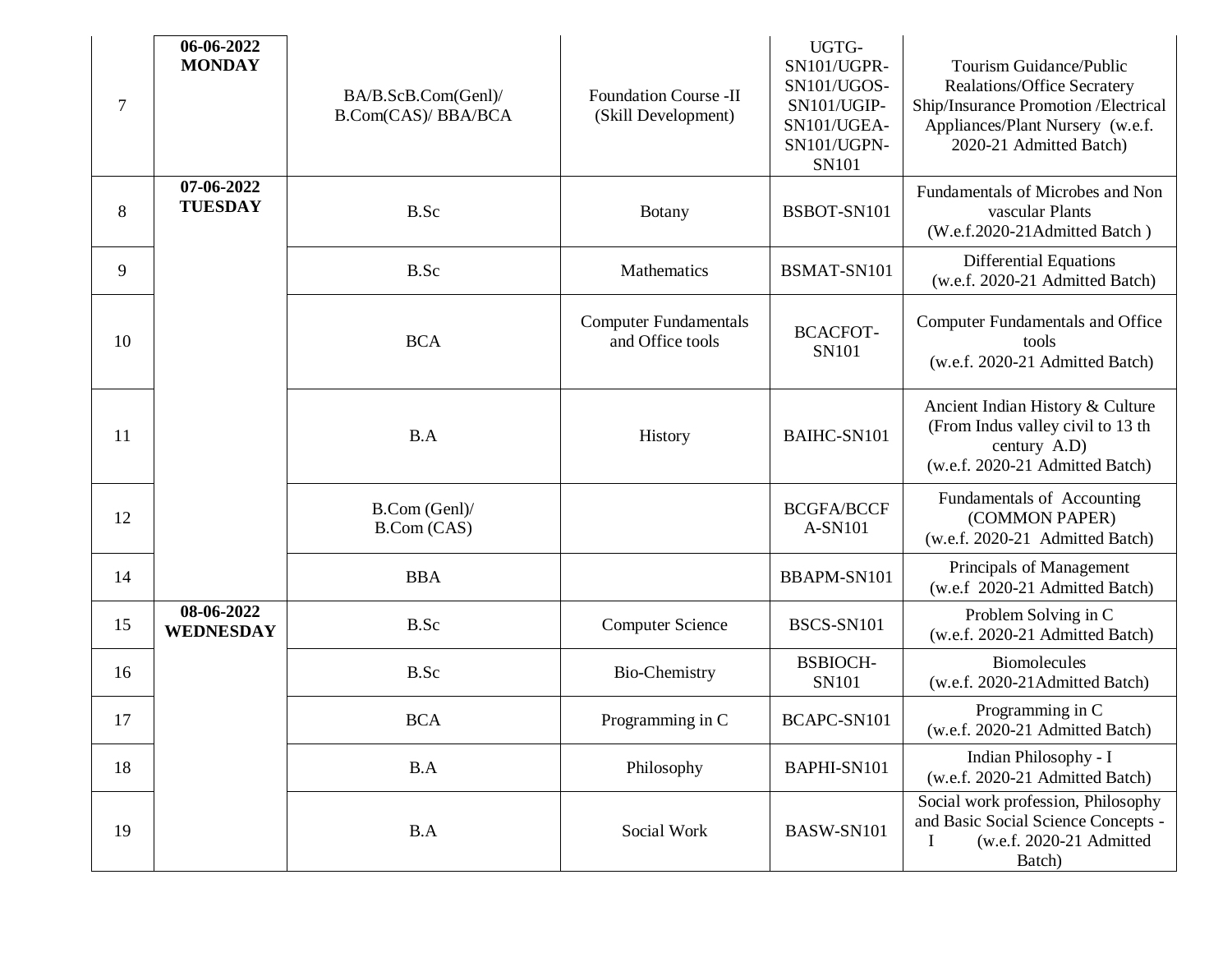| 20 |                               | B.A                          | Tourism & Traval<br>Management       | BATTM-SN101                    | Concepts of Tourism<br>(w.e.f. 2020-21 Admitted Batch)                                           |
|----|-------------------------------|------------------------------|--------------------------------------|--------------------------------|--------------------------------------------------------------------------------------------------|
| 21 |                               | B.Com (Genl)/<br>B.Com (CAS) |                                      | <b>BCGBOM/BCC</b><br>BOM-SN101 | <b>Business Organisation and</b><br>Management (Common Paper)<br>(w.e.f. 2020-21 Admitted Batch) |
| 22 |                               | B.B.A                        |                                      | <b>BBAME-SN101</b>             | <b>Managerial Economics</b><br>(w.e.f 2020-21 Admitted Batch)                                    |
| 23 | 09-06-2022<br><b>THURSDAY</b> | B.Sc                         | Physics                              | BSPHY-SN101                    | Mechanics Waves and Ossicilations<br>(w.e.f. 2020-21Admitted Batch)                              |
| 24 |                               | B.Sc                         | Zoology                              | BSZO-SN101                     | Animal Diversity and Biology of non<br>Chordates<br>(w.e.f. 2015-<br>16 Admitted Batch)          |
| 25 |                               | B.Sc                         | Industrial Chemistry - I             | BSIC-SN101                     | <b>Chemical Process Industries-I</b><br>(w.e.f. 2020-21 Admitted Batch)                          |
| 26 |                               | <b>BCA</b>                   | Numerical and statistical<br>methods | <b>BCANSM-</b><br><b>SN101</b> | Numerical and statistical methods<br>(W.e.f.2020-21 Admitted Batch)                              |
| 27 |                               | B.A                          | <b>Political Science</b>             | BAPOL-SN101                    | <b>Introduction of Political Science</b><br>(w.e.f.2020-21 Admitted Batch)                       |
| 28 |                               | B.Com (Genl)                 |                                      | BCGBE-SN101                    | <b>Business Environment</b><br>(w.e.f. 2020-21 Admitted<br>Batch)                                |
|    |                               | B.Com(CAS)                   |                                      | BCCIT-SN101                    | <b>Information Technology</b><br>(w.e.f. 2020-21 Admitted Batch)                                 |
| 29 |                               | B.B.A                        |                                      | <b>BBAQMM-</b><br><b>SN101</b> | <b>Quantative Methods for Managers</b><br>(w.e.f. 2020-21 Admitted Batch)                        |
| 31 | 10-06-2022<br><b>FRIDAY</b>   | B.Sc                         | Chemistry                            | BSCHE-SN101                    | Inorganic and Physical Chemistry<br>(w.e.f. 2020-21 Admitted Batch)                              |
| 32 |                               | <b>BA</b>                    | Special English                      | BASE-SN101                     | Special English an Introduction to<br>the English Literature<br>(w.e.f. 2020-21 Admitted Batch)  |
| 33 |                               | <b>BA</b>                    | Special Oriya                        | BASO-SN101                     | Ancient Oriya Literature<br>(w.e.f. 2020-21Admitted Batch)                                       |
| 34 |                               | <b>BA</b>                    | Special Telugu                       | BAST-SN101                     | Prachina Kavita Parichyam<br>(w.e.f. 2020-21 Admitted Batch)                                     |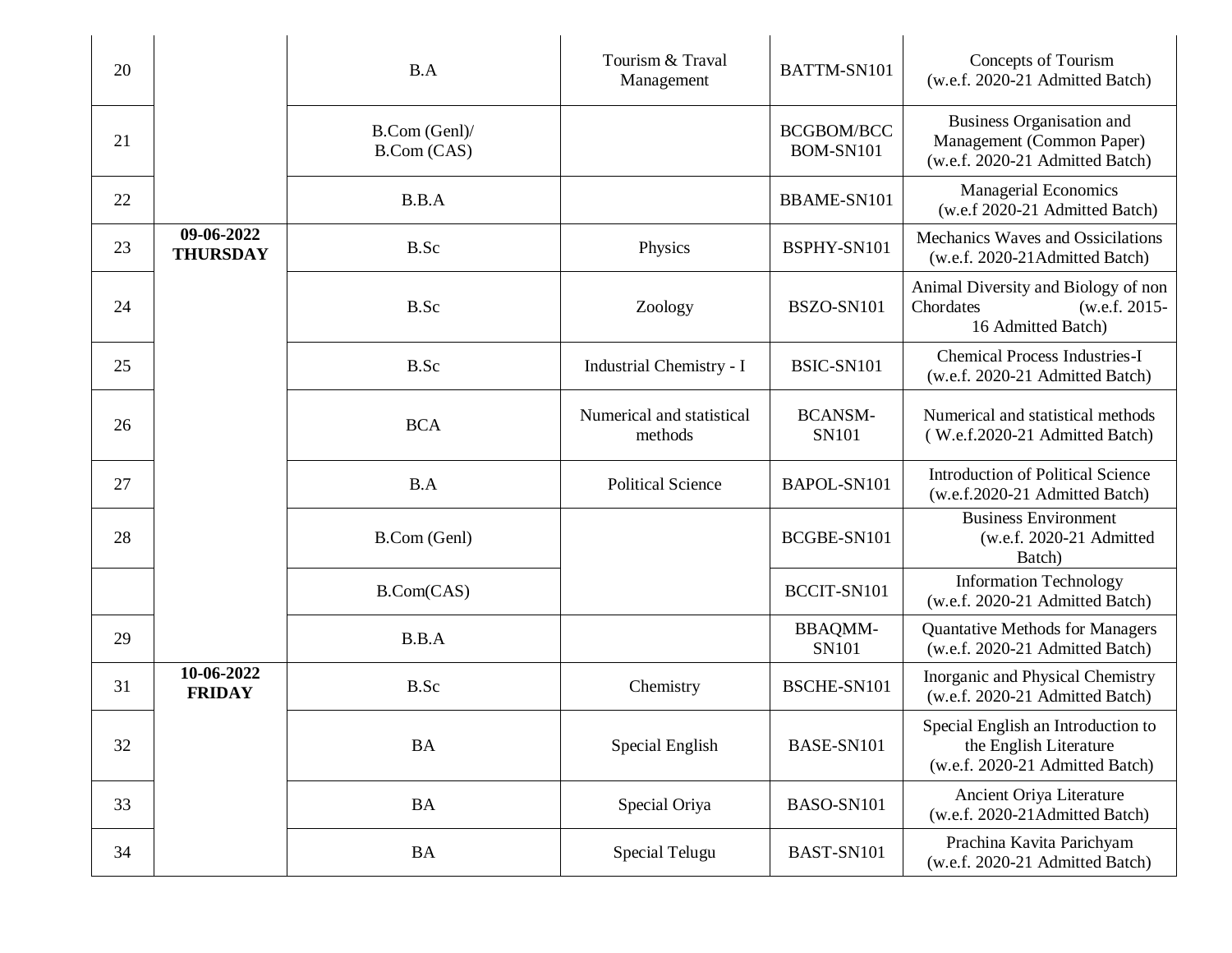|    |                               | B.Sc | Data Science                                       | BSIDSP-SN101            | Introduction to Data Science and R<br>Programming (w.e.f. 2021-22)<br>Admitted batch)                                   |
|----|-------------------------------|------|----------------------------------------------------|-------------------------|-------------------------------------------------------------------------------------------------------------------------|
| 35 |                               | B.A  | <b>Rural Development</b>                           | BARD-SN101              | <b>Elements of Rural Development</b><br>(w.e.f.2020-21 Admitted Batch)                                                  |
| 36 | 11-06-2022<br><b>SATURDAY</b> | B.Sc | Electronics                                        | BSELE-SN101             | Basic Circuit Theory and Electronic<br>Devices and Circuits<br>(w.e.f. 2020-21 Admitted Batch)                          |
| 37 |                               | B.Sc | Bio-Technology                                     | BSBT-SN101              | Microbiology and Cell Biology<br>(w.e.f 2020-21 Admitted Batch)                                                         |
|    |                               | B.Sc | <b>Analytical Chemistry</b>                        | BSAC-SN101              | <b>Basic Principles and Laboratory</b><br>Operations<br>(w.e.f. 2020-21 Admitted Batch)                                 |
| 38 |                               | B.Sc | Horticulture                                       | BSHC-SN101              | Fundamentals of Horticulture and<br>soil science<br>(w.e.f. 2020-21 Admitted Batch)                                     |
|    |                               | B.Sc | <b>Aquaculture Technology</b>                      | BSBPA-SN101             | <b>Basic Principles of Aquaculture</b><br>(w.e.f 2021-22 Admitted batch)                                                |
| 39 |                               | B.A  | Economics                                          | BAECO-SN101             | Micro Economics Analysis<br>(w.e.f. 2020-21 Admitted Batch)                                                             |
| 40 |                               | B.A  | Office Organization &<br>Management                | BAOOM-<br><b>SN101</b>  | Office Organisation - I<br>(w.e.f2020-21 Admitted Batch)                                                                |
| 42 | 13-06-2022<br><b>MONDAY</b>   | B.Sc | Microbiology                                       | BSMB-SN101              | Introductory Microbiology,<br>Microbial Techniques and Biology<br>of Micro Organisms<br>(w.e.f. 2020-21 Admitted Batch) |
| 43 |                               | B.Sc | <b>Statistics</b>                                  | <b>BSSTAT-</b><br>SN101 | <b>Descriptive Statistics</b><br>(w.e.f. 2020-21 Admitted Batch)                                                        |
| 44 |                               | B.A  | <b>Statistics</b>                                  | <b>BASTAT-</b><br>SN101 | <b>Elementary Mathematics</b><br>(w.e.f. 2020-21 Admitted Batch)                                                        |
|    |                               | B.A  | Office Management &<br><b>Secretarial Practice</b> | <b>BAOMM-</b><br>SN101  | Office Management and Methods<br>(w.e.f. 2021-22 Batch)                                                                 |
| 45 |                               | B.A  | Geography                                          | BAGEO-SN101             | Physical Geography<br>(w.e.f. 2020-21Admitted Batch)                                                                    |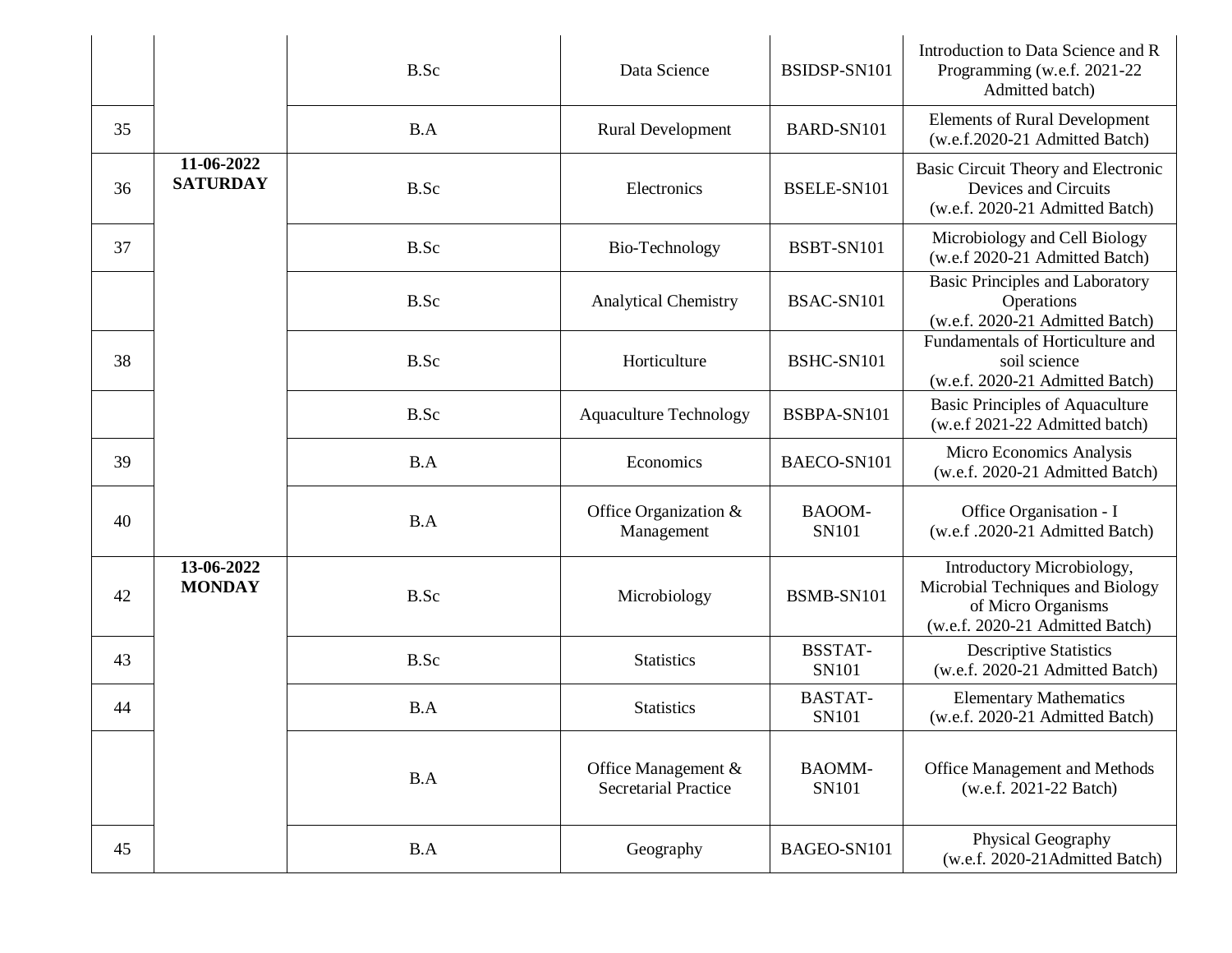(BY ORDER)

#### University Office.

Etcherla, Srikakulam

Sishashul

Dr. S. UDAY BHASKAR DEAN OF UG EXAMINATIONS (I/c)<br>Dean of Examinations (UG)<br>Dr. B.R. Ambedkar University<br>Srikakularn, Etcheria-532 410

To

1. All the Principals of Degree Colleges 2. All the Chief Superintendents of U.G.Degree Examination Centers,

#### Copies to:

1. P.A to Vice-Chancellor, Dr.BRAU, Srikakulam,Etcherla.

2. Registrar, Dr.BRAU,Srikakulam, Etcherla.

3. Dean, C.D.C, Dr.BRAU, Srikakulam, Etcherla.

4. Notice Board, Examination Section, Dr.BRAU, Srikakulam,Etcherla.

5. Web Designer, Dr.BRAU Website,

6. O.O.F.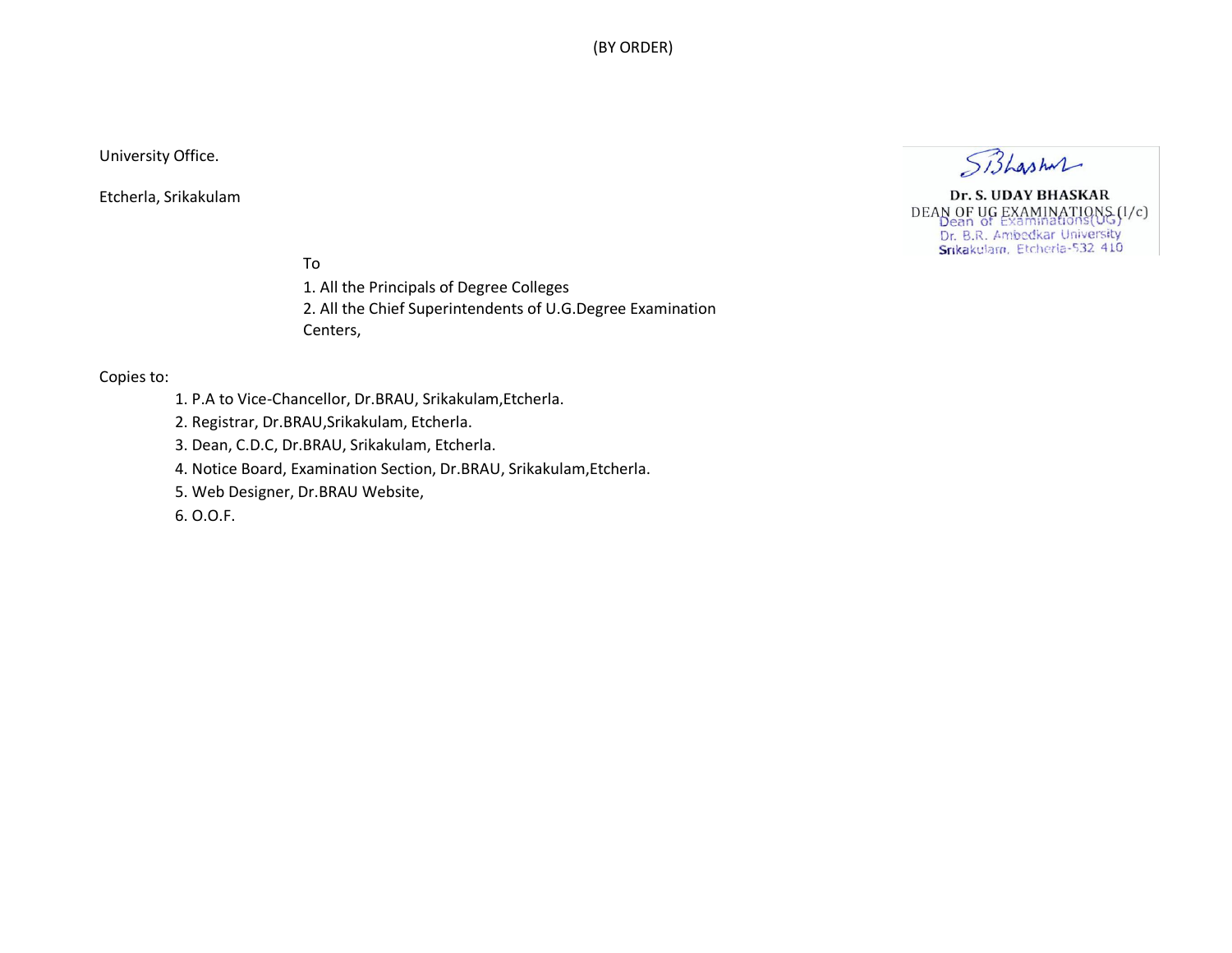# **Dr. B.R.AMBEDKAR UNIVERSITY SRIKAKULAM**



### **ETCHERLA – 532 410 (A.P) B.A. / B.Sc. / B.Com.(Genl.)/ B.Com(CAS)/ BBA/BCA DEGREE EXAMINATIONS CBCS PATTERN (SUPPLEMENTARY) FIRST SEMESTER, MAY/JUNE 2022**

 **TIME TABLE TIME: 02.00 P.M TO05.00 P.M** 

| S.No           | <b>DATE</b>                   | <b>COURSE</b>                                         | <b>SUBJECT</b>                       | Q.P. CODE       | <b>TITLE OF THE PAPER</b>                   |
|----------------|-------------------------------|-------------------------------------------------------|--------------------------------------|-----------------|---------------------------------------------|
|                | 02-06-2022<br><b>THURSDAY</b> | BA/B.Sc<br>B.Com(Genl)/<br><b>B.Com(CAS)/ BBA</b>     | English                              | <b>UGE-S101</b> | English<br>(w.e.f. 2015-16 Admitted Batch)  |
| $\overline{2}$ |                               | BA/B.Sc<br>B.Com(Genl)/<br><b>B.Com(CAS)/ BBA/BCA</b> | English                              | <b>UGE-S102</b> | English<br>(w.e.f. 2016-17 Admitted Batch)  |
| 3              | 03-06-2022<br><b>FRIDAY</b>   | BA/B.Sc<br>B.Com(Genl)/<br>B.Com(CAS)/BBA             | Modern Indian Language -<br>Telugu   | <b>UGT-S101</b> | Telugu<br>(w.e.f. 2015-16 Admitted Batch)   |
| $\overline{4}$ |                               | BA/B.Sc<br>B.Com(Genl)/<br><b>B.Com(CAS)/ BBA/BCA</b> | Modern Indian Language -<br>Telugu   | <b>UGT-S102</b> | Telugu<br>(w.e.f. 2016-17 Admitted Batch)   |
| 5              |                               | BA/B.Sc<br>B.Com(Genl)/<br>B.Com(CAS)/ BBA/BCA        | Modern Indian Language -<br>Hindi    | <b>UGH-S101</b> | Hindi<br>(w.e.f. 2015-16 Admitted Batch)    |
| 6              |                               | BA/B.Sc<br>B.Com(Genl)/<br>B.Com(CAS)/ BBA/BCA        | Modern Indian Language -<br>Sanskrit | UGSAN-S101      | Sanskrit<br>(w.e.f. 2015-16 Admitted Batch) |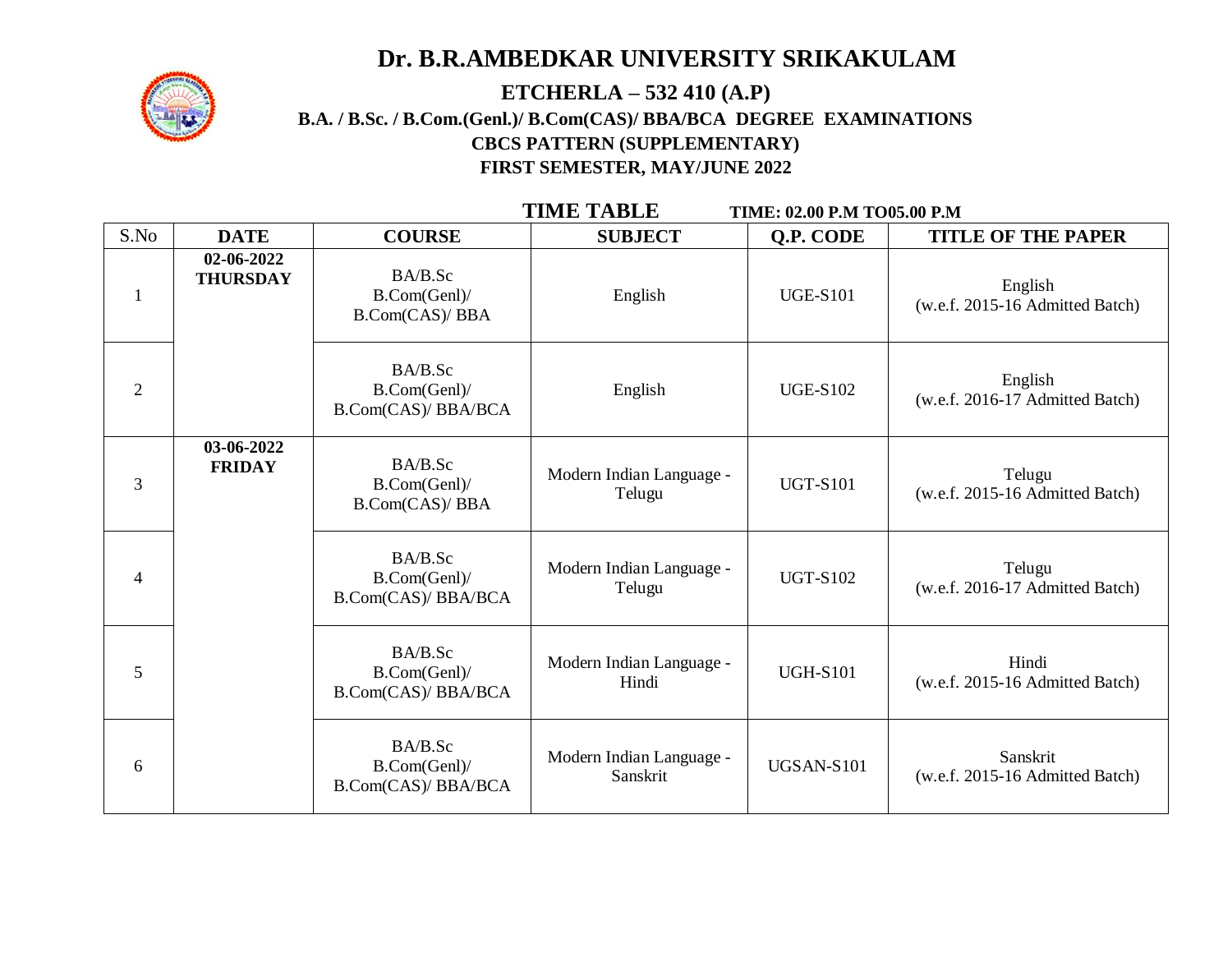| $\overline{7}$ |                               | BA/B.ScB.Com(Genl)/<br>B.Com(CAS)/ BBA/BCA     | Modern Indian Language -<br>Oriya                                    | <b>UGO-S101</b>   | Oriya<br>(w.e.f.<br>2015-16 Admitted Batch)                                                       |
|----------------|-------------------------------|------------------------------------------------|----------------------------------------------------------------------|-------------------|---------------------------------------------------------------------------------------------------|
| 8              | 04-06-2022<br><b>SATURDAY</b> | BA/B.Sc<br>B.Com(Genl)/<br>B.Com(CAS)/BBA      | <b>Foundation Course-I</b>                                           | <b>UGHV-S101</b>  | Human Values and Professional<br>Ethics (w.e.f. 2015-16 Admitted<br>Batch)                        |
| 9              |                               | BA/B.Sc<br>B.Com(Genl)/<br>B.Com(CAS)/ BBA/BCA | <b>Foundation Course-I</b>                                           | <b>UGHV-S102</b>  | Human Values and Professional<br>Ethics<br>(w.e.f. 2016-17 Admitted Batch)                        |
| 10             | 06-06-2022<br><b>MONDAY</b>   | BA/B.Sc<br>B.Com(Genl)/<br>B.Com(CAS)/BBA      | <b>Foundation Course -II</b><br>Communication and Soft<br>Skills - I | <b>UGCSS-S101</b> | <b>Fundamentals of Communication</b><br><b>Skills</b><br>(w.e.f. 2015-16 Admitted Batch)          |
| 11             |                               | BA/B.Sc<br>B.Com(Genl)/<br>B.Com(CAS)/ BBA/BCA | <b>Foundation Course-II</b><br><b>Environmental Studies</b>          | <b>UGES-S101</b>  | <b>Environmental Studies</b><br>(w.e.f. 2016-17 Admitted Batch)                                   |
| 12             | 07-06-2022<br><b>TUESDAY</b>  | B.Sc                                           | <b>Botany</b>                                                        | BSBOT-S101        | Microbial Diversity, Algae and Fungi<br>and Plant Pathology<br>(w.e.f. 2015-16 Admitted Batch)    |
| 13             |                               | B.Sc                                           | <b>Botany</b>                                                        | BSBOT-S102        | Microbial Diversity, Algae and Fungi<br>(w.e.f. 2016-17 Admitted Batch)                           |
| 14             |                               | B.Sc                                           | Mathematics                                                          | BSMAT-S101        | Differential Equations<br>(w.e.f. 2015-16 Admitted Batch)                                         |
| 15             |                               | B.Sc                                           | Mathematics                                                          | BSMAT-S102        | Differential Equations<br>(w.e.f. 2016-17 Admitted Batch)                                         |
| 16             |                               | <b>BCA</b>                                     | <b>Elementary Mathematics</b>                                        | BCAEM-S101        | <b>Elementary Mathematics</b><br>(w.e.f. 2016-17 Admitted Batch)                                  |
| 17             |                               | B.A                                            | History                                                              | BAIHC-S101        | Indian History and Culture<br>(From Earliest Times to 647 A.D)<br>(w.e.f. 2015-16 Admitted Batch) |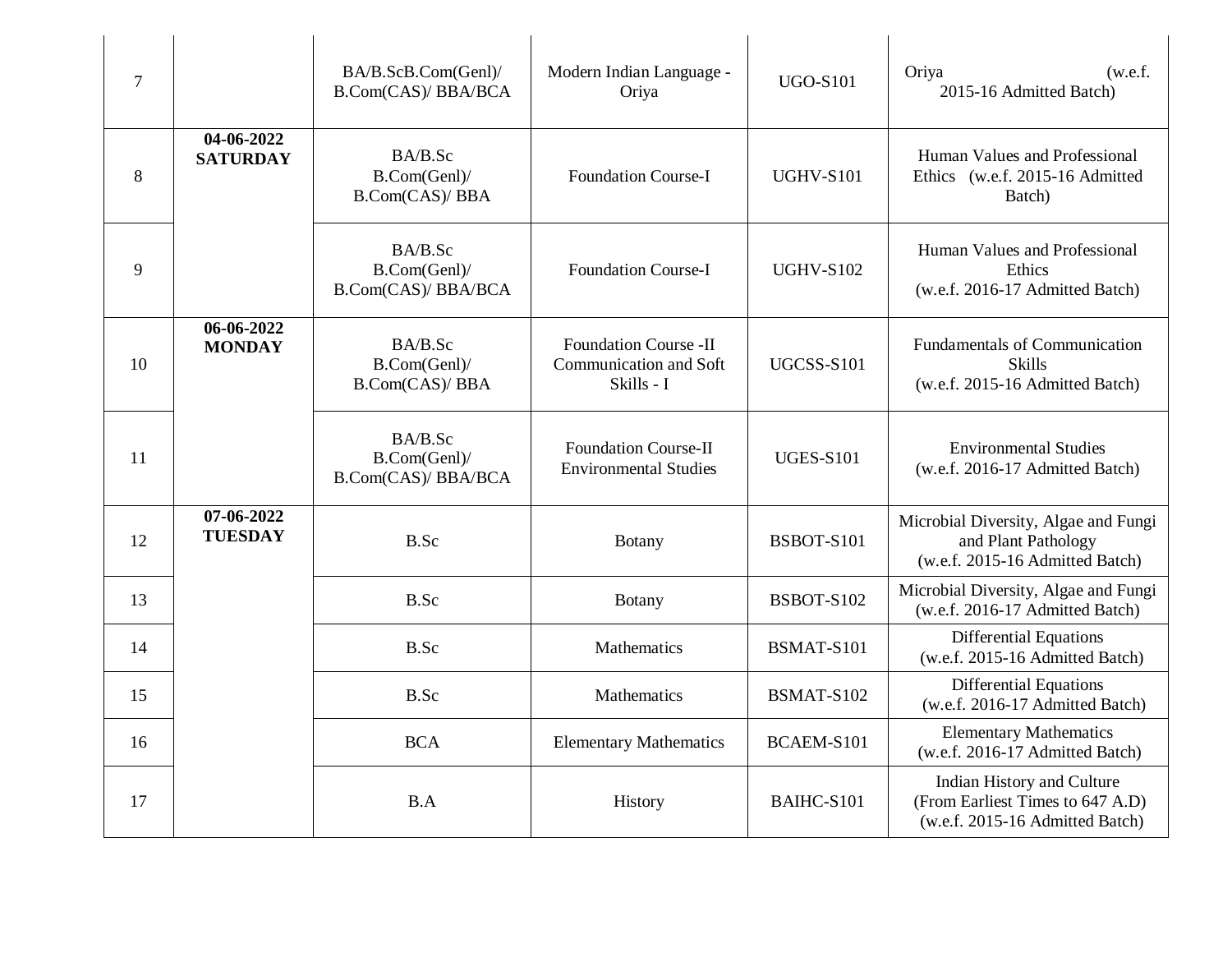| 18 |                                | B.A          | History                              | BAIHC-S102       | Ancient Indian History & Culture<br>(From Earliest Times to 600 A.D)<br>(w.e.f. 2016-17 Admitted Batch)        |
|----|--------------------------------|--------------|--------------------------------------|------------------|----------------------------------------------------------------------------------------------------------------|
| 19 |                                | B.Com (Genl) |                                      | BCGFA-S101       | Fundamentals of Accounting - I<br>(w.e.f. 2015-16 Admitted Batch)                                              |
| 20 |                                | B.Com (CAS)  |                                      | BCCFA-S101       | Financial Accounting - I<br>(w.e.f. 2015-16 Admitted Batch)                                                    |
| 21 |                                | B.Com (CAS)  |                                      | BCCA-S101        | Accounting - I<br>(w.e.f. 2016-17 Admitted Batch)                                                              |
| 22 |                                | <b>BBA</b>   |                                      | BBAMP-S101       | <b>Management Process</b><br>(w.e.f. 2015-16 Admitted Batch)                                                   |
| 23 |                                | <b>BBA</b>   |                                      | BBAMP-S102       | <b>Management Process</b><br>(w.e.f. 2016-17 Admitted Batch)                                                   |
| 24 | 08-06-2022<br><b>WEDNESDAY</b> | B.Sc         | <b>Computer Science</b>              | <b>BSCS-S101</b> | Computer Fundamentals and M.S.<br>Office (w.e.f. 2015-16 Admitted<br>Batch)                                    |
| 25 |                                | B.Sc         | <b>Computer Science</b>              | <b>BSCS-S102</b> | Computer Fundamentals and<br>Photoshop (w.e.f. 2016-17 Admitted<br>Batch)                                      |
| 26 |                                | B.Sc         | Bio-Chemistry                        | BSBIOCH-S101     | <b>Biomolecules</b><br>(w.e.f. 2015-16 Admitted Batch)                                                         |
| 27 |                                | <b>BCA</b>   | Computer Fundamentals &<br>MS Office | BCACFMS-S101     | Computer Fundamentals & MS<br>Office<br>(w.e.f. 2016-17 Admitted Batch)                                        |
| 28 |                                | B.A          | <b>Computer Applications</b>         | BACA-S101        | <b>Fundamentals of Computers</b><br>(w.e.f. 2015-16 Admitted Batch)                                            |
| 29 |                                | B.A          | <b>Computer Applications</b>         | BACA-S102        | Computer Fundamentals & Photoshop<br>(w.e.f. 2016-17 Admitted Batch)                                           |
| 30 |                                | B.A          | Philosophy                           | BAPHI-S101       | Indian Philosophy - I<br>(w.e.f. 2015-16 Admitted Batch)                                                       |
| 31 |                                | B.A          | Social Work                          | <b>BASW-S101</b> | Social work profession, Philosophy<br>and Basic Social Science Concepts - I<br>(w.e.f. 2015-16 Admitted Batch) |
| 32 |                                | B.A          | Tourism & Travel<br>Management       | BATTM-S101       | Concepts of Tourism<br>(w.e.f. 2015-16 Admitted Batch)                                                         |
|    |                                |              |                                      |                  |                                                                                                                |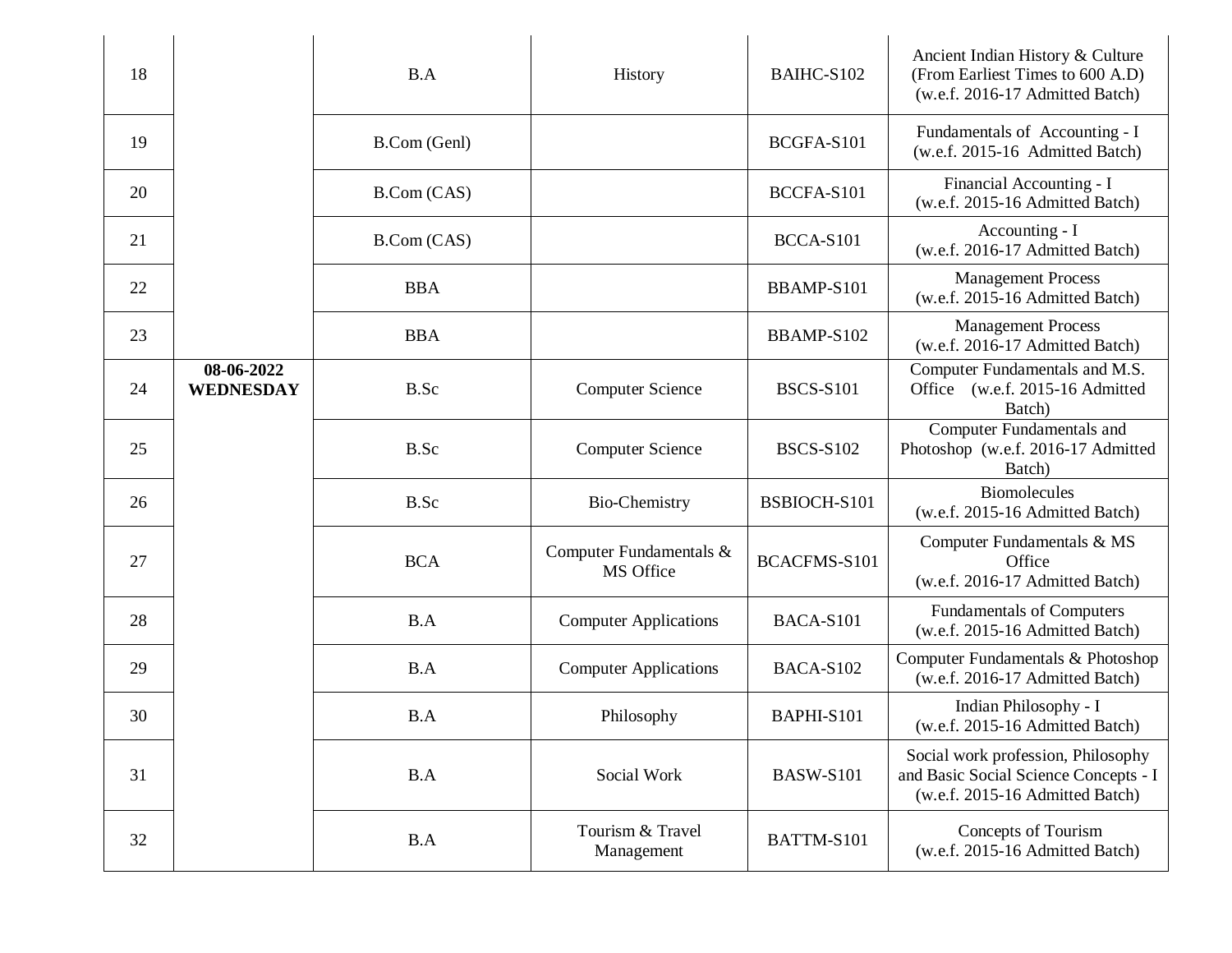| 33 |                               | B.Com (Genl)/<br>B.Com(CAS) |                          | <b>BCGBO-S101/</b><br>BCCBO-S101 | Business Organisation (Common<br>(w.e.f. 2015-16)<br>Paper)<br><b>Admitted Batch)</b> |
|----|-------------------------------|-----------------------------|--------------------------|----------------------------------|---------------------------------------------------------------------------------------|
| 34 |                               | B.Com (CAS)                 |                          | BCCBOM-S102                      | Business Organisation and<br>Management (w.e.f. 2016-17<br><b>Admitted Batch</b> )    |
| 35 |                               | B.B.A                       |                          | BBAME-S101                       | <b>Managerial Economics</b><br>(w.e.f. 2015-16 Admitted Batch)                        |
| 36 | 09-06-2022<br><b>THURSDAY</b> | B.Sc                        | Physics                  | BSPHY-S101                       | Mechanics and Properties of Matter<br>(w.e.f. 2015-16 Admitted Batch)                 |
| 37 |                               | B.Sc                        | Zoology                  | <b>BSZO-S101</b>                 | Animal Diversity of Invertbrates - I<br>(w.e.f. 2015-16 Admitted Batch)               |
| 38 |                               | B.Sc                        | Zoology                  | <b>BSZO-S102</b>                 | Animal Diversity -Nonchordates<br>(w.e.f. 2016-17 Admitted Batch)                     |
| 39 |                               | B.Sc                        | Industrial Chemistry - I | <b>BSIC-S101</b>                 | <b>Chemical Process Industries-I</b><br>(w.e.f. 2015-16 Admitted Batch)               |
| 40 |                               | B.Sc                        | Industrial Chemistry - I | <b>BSIC-S103</b>                 | <b>Chemical Process Industries-I</b><br>(w.e.f. 2016-17 Admitted Batch)               |
| 41 |                               | <b>BCA</b>                  | Programming Using C      | BCAPC-S101                       | Programming Using C<br>(w.e.f. 2016-17 Admitted Batch)                                |
| 42 |                               | B.A                         | <b>Political Science</b> | BAPOL-S101                       | <b>Basic Concepts of Political Science</b><br>(w.e.f. 2015-16 Admitted Batch)         |
| 43 |                               | B.A                         | <b>Political Science</b> | BAPOL-S102                       | <b>Basic Concepts of Political Science</b><br>(w.e.f. 2016-17 Admitted Batch)         |
| 44 |                               | B.Com (Genl)                |                          | BCGBE-S101                       | <b>Business Economics - I</b><br>(w.e.f. 2015-16 Admitted Batch)                      |
| 45 |                               | B.Com (CAS)                 |                          | BCCFC-S101                       | <b>Fundamentals of Computers</b><br>(w.e.f. 2015-16 Admitted Batch)                   |
| 46 |                               | B.Com (CAS)                 |                          | BCCCFP-S101                      | Computer Fundamentals and<br>Photoshop<br>(w.e.f.<br>2016-17 Admitted Batch)          |
| 47 |                               | B.B.A                       |                          | BBAAM-S101                       | Accounting for Managers - I<br>(w.e.f. 2015-16 Admitted Batch)                        |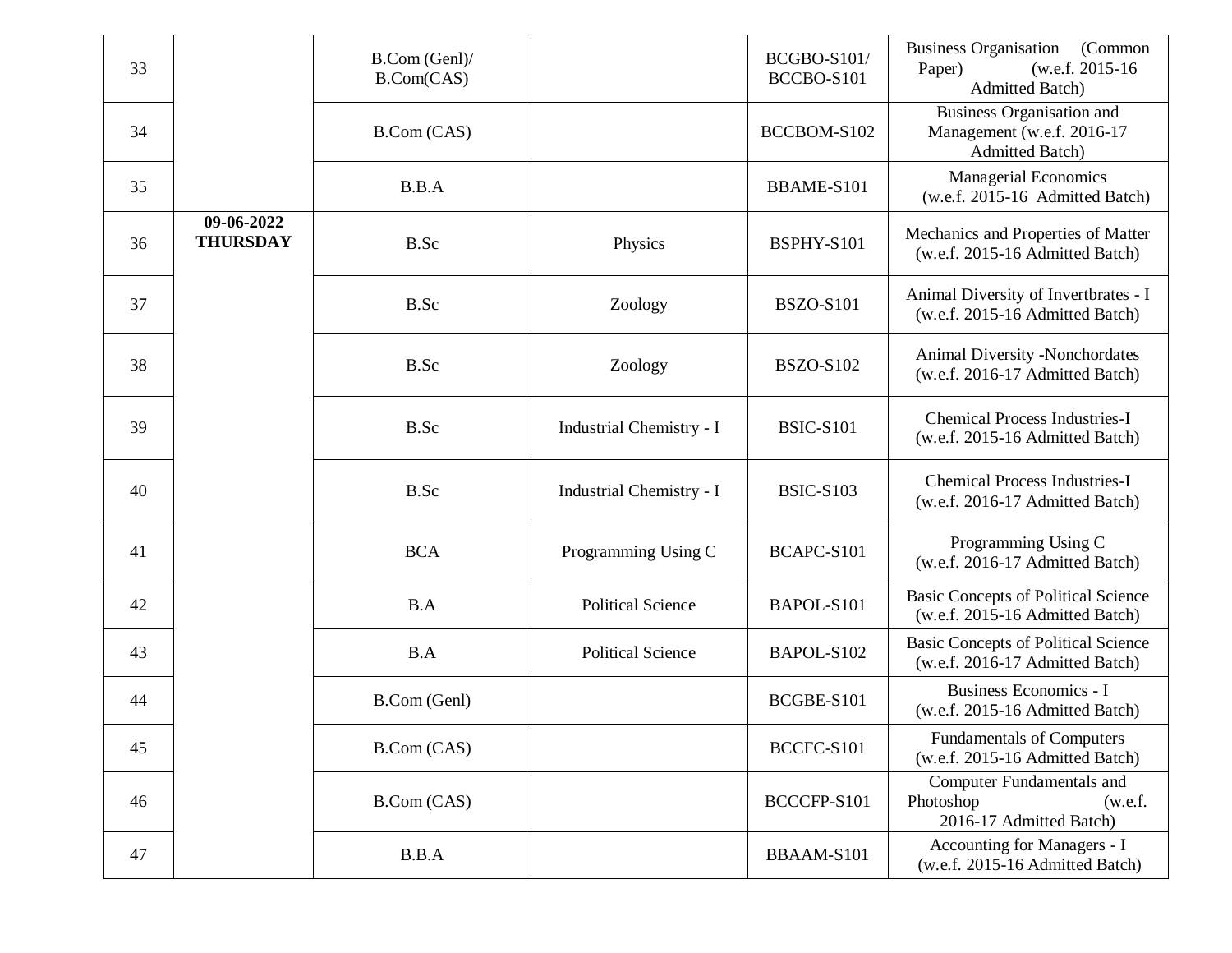| 48 |                               | B.B.A     |                                     | BBAITM-S101      | Information Technology for<br><b>Managers</b><br>(w.e.f.<br>2016-17 Admitted Batch)    |
|----|-------------------------------|-----------|-------------------------------------|------------------|----------------------------------------------------------------------------------------|
| 49 | 10-06-2022<br><b>FRIDAY</b>   | B.Sc      | Chemistry                           | BSCHE-S101       | Inorganic and Organic Chemistry<br>(w.e.f. 2015-16 Admitted Batch)                     |
| 50 |                               | <b>BA</b> | Special English                     | <b>BASE-S101</b> | Special English<br>(w.e.f. 2015-16 Admitted Batch)                                     |
| 51 |                               | <b>BA</b> | Special Oriya                       | <b>BASO-S101</b> | Special Oriya<br>(w.e.f. 2015-16 Admitted Batch)                                       |
| 52 |                               | <b>BA</b> | Special Telugu                      | <b>BAST-S101</b> | Special Telugu<br>(w.e.f. 2015-16 Admitted Batch)                                      |
| 53 |                               | B.A       | <b>Rural Development</b>            | <b>BARD-S101</b> | <b>Elements of Rural Development</b><br>(w.e.f. 2016-17 Admitted Batch)                |
| 54 | 11-06-2022<br><b>SATURDAY</b> | B.Sc      | Electronics                         | BSELE-S101       | <b>Basic Circuit Theory</b><br>(w.e.f. 2015-16 Admitted Batch)                         |
| 55 |                               | B.Sc      | Electronics                         | BSELE-S102       | <b>Basic Circuit Theory</b><br>(w.e.f. 2016-17 Admitted Batch)                         |
| 56 |                               | B.Sc      | Bio-Technology                      | <b>BSBT-S101</b> | Microbiology and Cell Biology<br>(w.e.f. 2015-16 Admitted Batch)                       |
| 57 |                               | B.Sc      | Horticulture                        | <b>BSHC-S101</b> | Principles of Horticulture<br>(w.e.f. 2015-16 Admitted Batch)                          |
| 58 |                               | B.A       | Economics                           | BAECO-S101       | Micro Economics - I<br>(Consumption and Production)<br>(w.e.f. 2015-16 Admitted Batch) |
| 59 |                               | B.A       | Economics                           | BAECO-S102       | Micro Economics - Consumer<br>Behavior<br>(w.e.f.<br>2016-17 Admitted Batch)           |
| 60 |                               | B.A       | Office Organization &<br>Management | BAOOM-S101       | Office Organisation - I<br>(w.e.f. 2015-16 Admitted Batch)                             |
| 61 | 13-06-2022<br><b>MONDAY</b>   | B.Sc      | <b>Industrial Chemistry-II</b>      | <b>BSIC-S102</b> | Introduction to Chemical Engineering<br>(w.e.f. 2015-16 Admitted Batch)                |